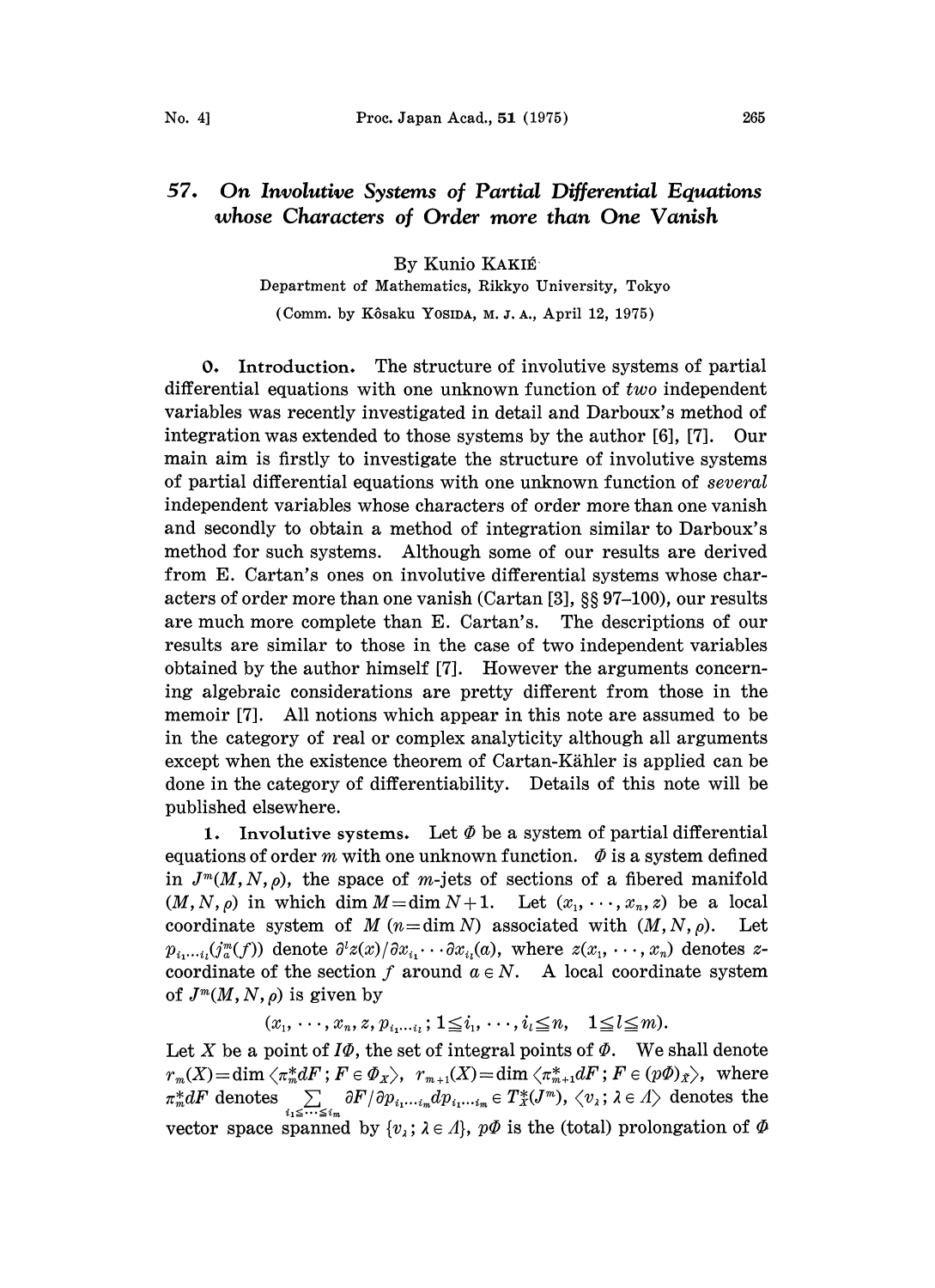and  $\tilde{X}$  is an  $(m+1)$ -jet over X. Let  $\rho_k^m$  be the natural projection from  $J^m(M, N, \rho)$  to  $J^k(M, N, \rho)$  and  $Q_X(J^m)$  be ker  $d\rho_{m-1}^m$ . The space  $C_X(\Phi)$  is defined to be  $\{\mathcal{X} \in Q_x(J^m) \colon \mathcal{X}(\varphi)=0 \text{ for every } \varphi \in \Phi_x\}.$   $C_x(\varPhi)$  is considered canonically as a subspace of  $Q_{\bar{x}}(J^{m-1})\otimes T_a^*(N)$ , where  $\bar{X}=\rho_{m-1}^mX$ ,  $a = \rho \circ \rho_0^m X$ . For a system of vectors  $v_1, \dots, v_k$  in  $T_a(N)$ , the space  $C_x(\phi)(v_1, \dots, v_k)$  is defined to be the set of all elements of  $C_x(\phi)$  which annihilate  $v_1, \dots, v_k$ . We shall denote min {dim  $C_x(\phi)(v_1, \dots, v_k)$ ;  $v_1, \dots, v_k \in T_a(N)$  by  $g_k(X)$   $(k=1, 2, \dots, n)$  and dim  $C_x(\emptyset)$  by  $g_0(X)$ . When  $\Phi$  is involutive at X, the characters of order 1, 2, ..., n of  $\Phi$  at X are defined by  $s_1(X) = g_0(X) - g_1(X), s_2(X) = g_1(X) - g_2(X), \dots, s_n(X)$  $g_{n-1}(X)-g_n(X)$ . The meaning of the characters consists in the second existence theorem of Cartan-Kähler. The vanishing of  $s_2(X), \dots, s_n(X)$ is equivalent to the condition that  $g_1(X)$  vanishes. In this case  $s_1(X)$ is equal to dim  $C_x(\phi)$ . Under this condition, the criterion of involution given by M. Kuranishi [8] and M. Matsuda [9] is stated as follows.

Theorem 1. Let  $X_0$  be an integral point of  $\Phi$ . The system  $\Phi$  is involutive at  $X_0$  and its characters  $s_2(X_0), \dots, s_n(X_0)$  vanish if and only if the following conditions are satisfied:

- (i)  $X_0$  is an ordinary integral point and  $g_1(X_0)$  vanishes.
- (ii)  $r_m(X)$  remains constant on a neighbourhood of  $X_0$  in I $\Phi$ .
- (iii)  $r_{m+1}(X) = r_m(X) + C_{n-2}^{m+n-1}$  on a neighbourhood of  $X_0$  in  $I\Phi$ .
- (iv)  $\Phi$  is p-closed at  $X_0$ .

2. Characteristic ideal. We define the *characteristic ideal* of  $\Phi$ at  $X \in I\Phi$  to be that smallest ideal  $\mathfrak M$  in the ring of polynomials in  $\partial/\partial x_1, \dots, \partial/\partial x_n$  which has the property that  $(\partial/\partial x_1)P, \dots, (\partial/\partial x_n)P\equiv 0$ ( $\mathfrak{M}$ ) implies  $P\equiv 0$  ( $\mathfrak{M}$ ) and which contains the polynomials

 $\sum_{i_1\leq\cdots\leq i_m}\partial F(X)/\partial p_{i_1\cdots i_m}(\partial/\partial x_{i_1})\cdots(\partial/\partial x_{i_m})\in S^m(T_a(N))\,\,(F\in\varPhi_X).$ 

More precisely, when we write  $\xi_i = \partial/\partial x_i$ , the characteristic ideal  $\mathfrak{M}$  is a homogeneous ideal in the polynomial ring  $R[\xi_1, \dots, \xi_n]$  or  $C[\xi_1, \dots, \xi_n]$ according as the argument is done in the category of real or complex analyticity. In the first case, if  $\mathfrak{M}$  has "imaginary" zeros, we shall regard in the following  $\mathfrak{M}$  as an ideal in  $C[\xi_1, \dots, \xi_n]$ . By the wellknown theorem,  $\mathfrak M$  admits an irredundant primary representation by greatest primary components  $\mathfrak M = \mathfrak{Q}_1 \cap \cdots \cap \mathfrak{Q}_r$ , where  $\mathfrak{Q}_i$  are primary homogeneous ideals. This representation is unique in the sen homogeneous ideals. This representation is unique in the sense that the number  $\nu$  of the components and the set of prime (homogeneous) ideals  $\mathfrak{P}_i$  belonging to  $\mathfrak{Q}_i$  are uniquely determined only by  $\mathfrak{M}$  (cf. van der Waerden [10], Zariski and Samuel [11]). Suppose that  $\Phi$  is involutive at X and that  $g_1(X)=0$ . Then we can prove that  $\mathfrak M$  defines an algebraic projective variety of dimension zero, and hence each  $\mathfrak{B}_i$  is a homogeneous ideal of a point belonging to that variety. The exponent of  $\mathfrak{Q}_i$  is defined to be min { $\sigma$ ;  $\mathfrak{F}_i \equiv 0$  ( $\mathfrak{Q}_i$ )} ( $1 \leq i \leq \nu$ ). By applying M. Noether's Theorem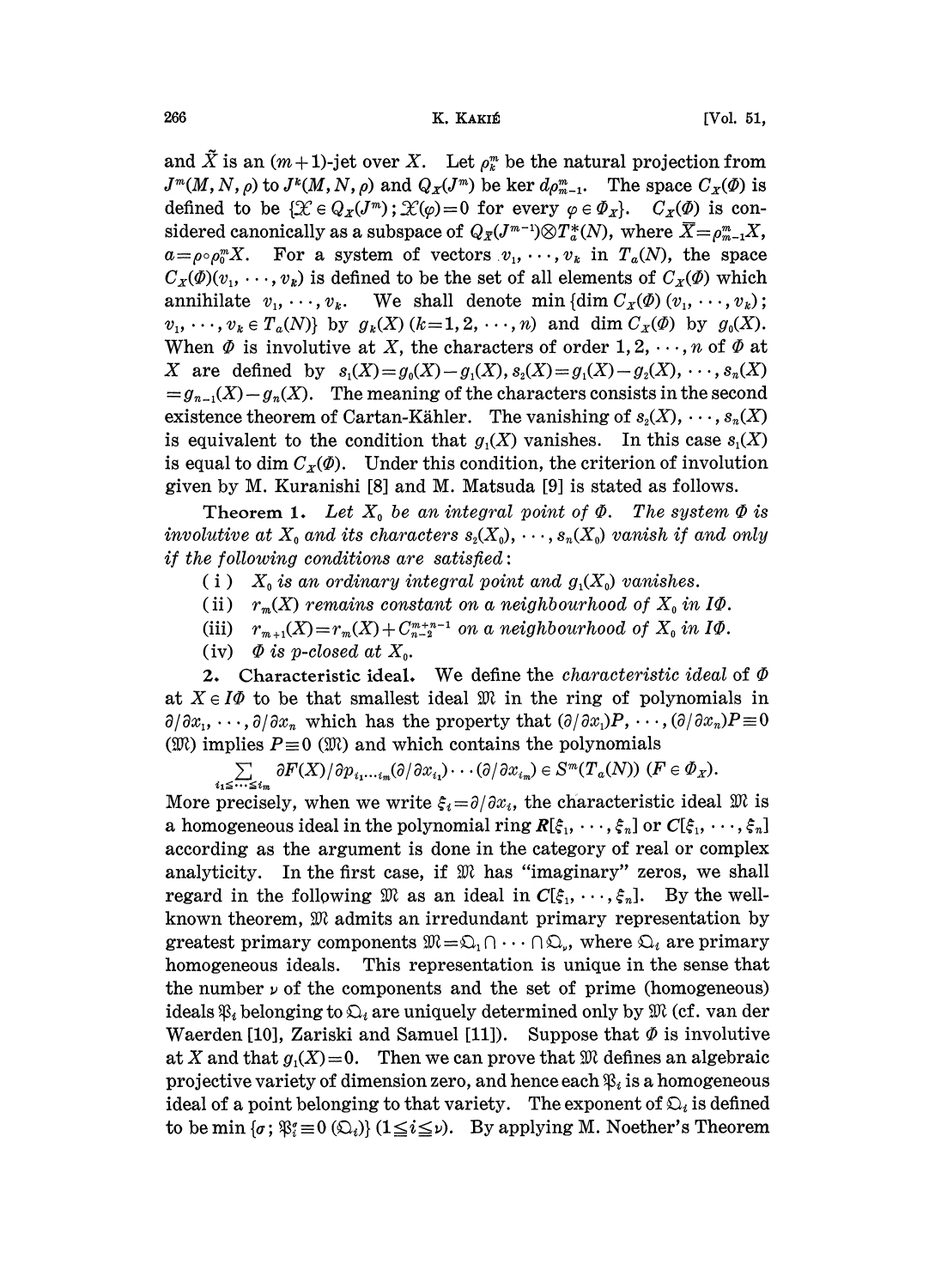(van der Waerden  $[10]$ , § 96) and using condition (iii) in Theorem 1, we can show the following important theorem.

Theorem 2. Suppose that  $\Phi$  is involutive at X and that the characters of  $\Phi$  of order more than one at X vanish. Let  $\varepsilon_1, \dots, \varepsilon_n$  denote the exponents of components of the irredundant primary representation of the characteristic ideal of  $\Phi$  at X, where  $\nu$  is the number of the components. Then  $\sum_{i=1}^{\nu} \varepsilon_i$  is equal to or less than the character  $s_i(X)$ . If all

are equal to one,  $\nu = \sum_{i=1}^{\infty} \varepsilon_i$  is equal to  $s_1(X)$ .<br>
Remark. The equality in the first assetid<br>
lid in general except when  $n=2$ .<br>
3. Characteristic systems and their is<br>
all always assume that  $\Phi$  satisfies th Remark. The equality in the first assertion in Theorem 2 is not valid in general except when  $n=2$ .

3. Characteristic systems and their invariants. Hereafter we shall always assume that  $\Phi$  satisfies the following two conditions:

(H<sub>i</sub>)  $\Phi$  is involutive at  $X_0$  and the characters  $s_2, \dots, s_n$  at  $X_0$  vanish,

 $(H<sub>2</sub>)$  Each component of the irredundant primary representation of the characteristic ideal  $\mathfrak{M}$  of  $\Phi$  at  $X_0$  has the exponent one.

It is to be noticed that when  $(H<sub>1</sub>)$  and  $(H<sub>2</sub>)$  are satisfied, they are also satisfied at each integral point sufficiently near  $X_0$ . In this case each primary component  $\mathfrak{Q}_i$  of the irredundant primary representation of  $\mathfrak{M}$  coincides with the prime ideal  $\mathfrak{P}_i$  belonging to  $\mathfrak{Q}_i$  ( $1 \leq i \leq \nu$ ), and each primary component  $\mathfrak{U}_i$  of the irredundant primary representation<br>of  $\mathfrak{M}$  coincides with the prime ideal  $\mathfrak{P}_i$  belonging to  $\mathfrak{O}_i$  ( $1 \leq i \leq \nu$ ), and<br>hence  $\mathfrak{M} = \mathfrak{P}_1 \cap \cdots \cap \mathfrak{P}_r$ . Moreo

defined to be the Pfaffian systems determining singular elements of the following differential system:

$$
\sum(\emptyset)\begin{cases}F=0, dF=0 & (F \text{ varies all sections of } \emptyset \text{ around } X_0),\\ dp_{i_1\cdots i_l}-\sum_{i=1}^n p_{i_1\cdots i_l}dx_i=0, \sum_{i=1}^n dp_{i_1\cdots i_l} \wedge dx_i=0\\ (1\leq i, i_1, \cdots, i_l\leq n, 0\leq l < m)\end{cases}
$$

where  $p_{i_1...i_l}$  denotes z when  $l=0$ . Remark that  $\Sigma(\Phi)$  is involutive at  $X_0$  with respect to N (cf. résumé in Kakié [7], § 1). Characteristic systems are defined corresponding to each component  $\mathfrak{B}_i$  and we shall denote by  $D^m(\mathfrak{B}_i)$  the characteristic system corresponding to  $\mathfrak{B}_i$ .

Let X be an integral point. A function u of m-jets is called a (relative) invariant of  $D^m(\mathfrak{B}_i)$  at X if  $(u(X)=0, du(X)\neq 0$  and if) du vanishes in consequence of  $D^m(\mathfrak{B}_i)$  (and u) on a neighbourhood of X in  $I\Phi$ . Characteristic systems and invariants of higher order are defined in the usual manner by prolonging  $\Sigma(\varPhi)$ . We say that a function u of m-jets is independent of  $\Phi$  at X if  $du \neq 0 \pmod{\pi_m^* F}$ ;  $F \in \Phi_X$ ). Let  $u_1, \dots, u_q$  be functions on an open set  $\mathcal{U}$  in  $J^m(M, N, \rho)$ . We denote by  $\Phi^m(u_1, \dots, u_q)$  the system of partial differential equations on U generated by  $\Phi$  and  $u_1, \dots, u_q$ . The importance of the invariants consists in the following theorems.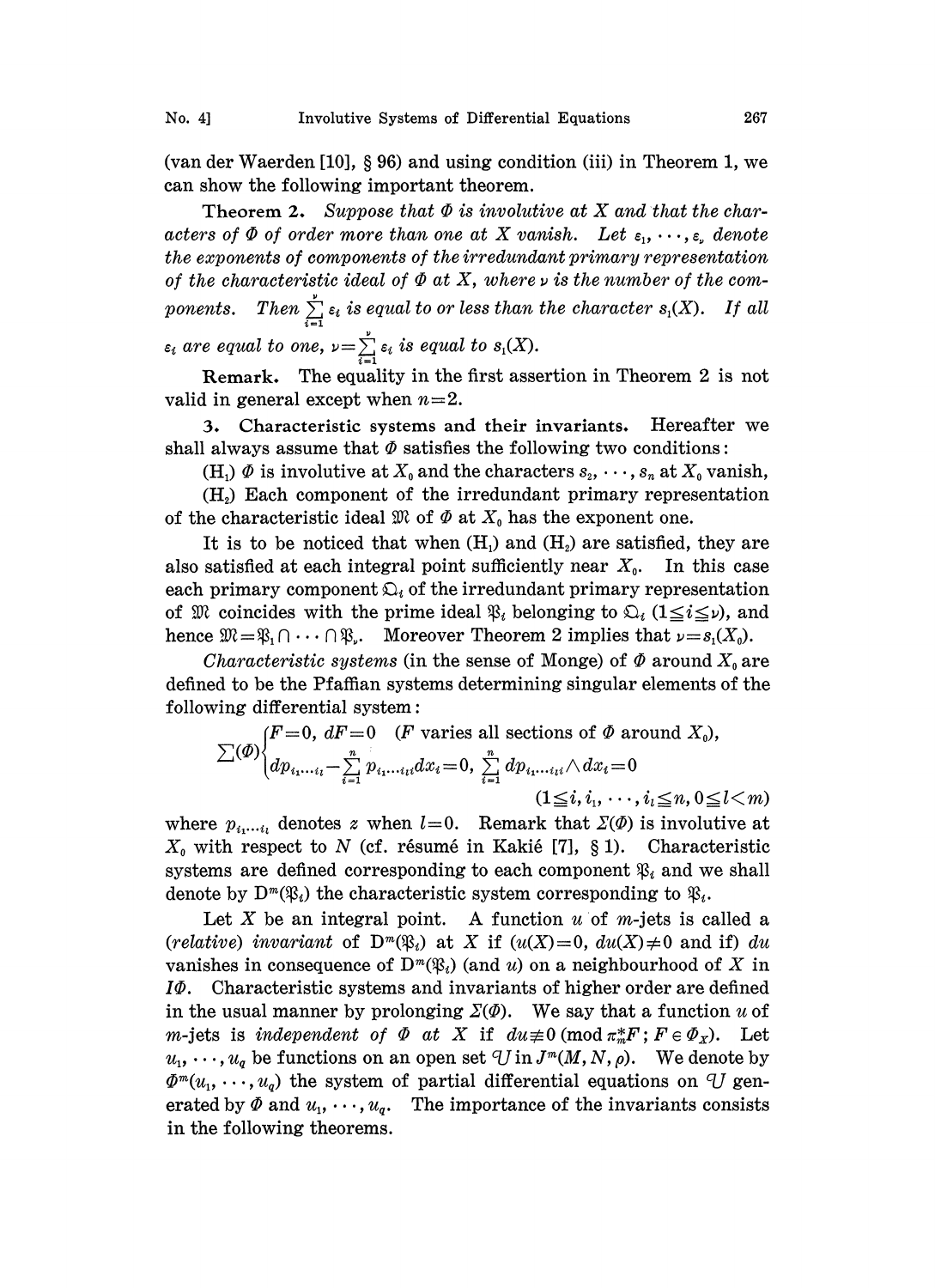## $268$  [Vol. 51,

Theorem 3. Suppose that  $\Phi$  satisfies (H<sub>1</sub>) and (H<sub>2</sub>). Let u be a function of m-jets defined around  $X_0$  which is independent of  $\Phi$  at  $X_0$ . Then  $\Phi^m(u)$  is involutive at  $X_0$  if and only if u is a relative invariant of a characteristic system  $D^m(\mathfrak{P}_j)$ . In this case the characteristic ideal of  $\Phi^m(u)$  at  $X_0$  is obtained from  $\mathfrak{M}=\mathfrak{B}_1\cap\cdots\cap\mathfrak{P}_v$  by omitting the component  $\mathfrak{P}_j$  ( $\nu=s_1(X_0)$ ).

of  $\Phi^m(u)$  at  $X_0$  is obtained from  $\mathfrak{M} = \mathfrak{P}_1 \cap \cdots \cap \mathfrak{P}_r$  by omitting the com-<br>ponent  $\mathfrak{P}_j$  ( $\nu = s_1(X_0)$ ).<br>Theorem 4. Suppose that  $\Phi$  satisfies (H<sub>1</sub>) and (H<sub>2</sub>). Let  $u_1, \cdots, u_q$ <br>be q relative invar **Theorem 4.** Suppose that  $\Phi$  satisfies (H<sub>1</sub>) and (H<sub>2</sub>). Let  $u_1, \dots, u_q$  $D^m(\mathfrak{B}_{i_1}), \cdots, D^m(\mathfrak{B}_{i_d})$  each of which is independent of  $\Phi$  at  $X_0$ . Then  $\Phi^m(u_1, \dots, u_q)$  is involutive at  $X_0$ . In this case the characteristic ideal of  $\Phi^m(u_1, \dots, u_q)$  is obtained from  $\mathfrak{M} = \mathfrak{B}_1 \cap \dots \cap \mathfrak{B}_r$ , by omitting q components  $\mathfrak{B}_{j_1}, \dots, \mathfrak{B}_{j_q}$ .<br>These theorems are generalized to the case where invariants of higher order occur.  $\begin{split} \mathit{of} \ \varPsi^{\scriptscriptstyle{\mathsf{m}}}(u_1,\, \cdots , u_q) \ \mathit{is} \ \mathit{connects} \ \mathfrak{P}_{j_1},\, \cdots , \mathfrak{P}_{j_q}. \end{split}$ 

These theorems are generalized to the case where invariants of higher order occur.

4. A method of integration. Since  $\Phi$  satisfies (H<sub>1</sub>) by assumption, it is reasonable to consider the following (generalized) Cauchy's problem for  $\Phi$ : Find the *n*-dimensional integral manifold of  $\Sigma(\Phi)$  passing through a given non-characteristic one-dimensional integral manifold. Here by a manifold  $(in J<sup>m</sup>(M, N, \rho))$  we mean such a manifold that its projection to the space N does not degenerate in the usual sense. This Cauchy's problem possesses a unique solution by the Cartan-Kähler theorem (Cartan [1], [3], Kähler [5]). Let us try to solve Cauchy's problem by integrating a system of ordinary differential equations (as to the classical problem of this kind, in particular Darboux's method, refer to Goursat [4]). We consider this problem by distinguishing the following three cases. As before we write  $\nu=s_1(X_0)$ .

1°) When  $\nu=0$ ,  $\Phi$  is completely integrable at  $X_0$ : For each integral point X sufficiently near  $X_0$ ,  $\Phi$  possesses a unique solution passing through  $X$ . As is well-known, this solution can be obtained by integrating a system of ordinary differential equations.

 $2^{\circ})$  When  $\nu=1$ , the solution of Cauchy's problem for  $\Phi$  can be reduced to the integration of a system of ordinary differential equations.

This fact follows from the following results due to E. Cartan:

( i ) When  $s_1=1$ ,  $s_2=\cdots=s_n=0$ , the differential system  $\Sigma(\Phi)$  has  $(n-1)$ -dimensional Cauchy's characteristics (Cartan [1], p. 306).

(ii) The characteristic system of a differential system in the sense of Cartan is completely integrable (Cartan [3], Chap. III).

(iii) A completely integrable Pfaffian system can be solved by integrating a system of ordinary differential equations (Cartan  $[2]$ , Chap. X; [3], Chap. III).

3°) When  $\nu > 1$ , Cauchy's problem for  $\Phi$  cannot be solved, in general, by integrating a system of ordinary differential equations.